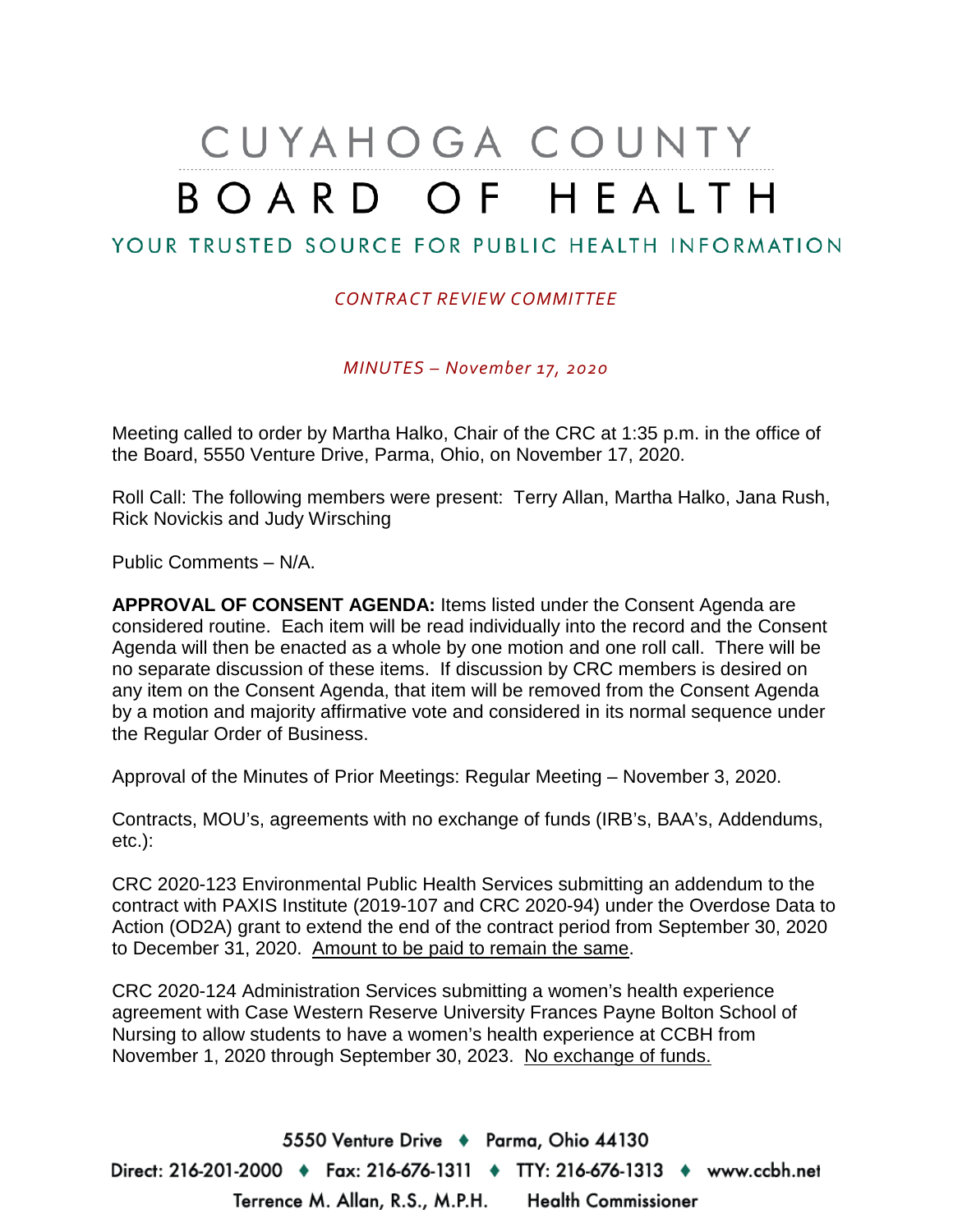It was moved by Rick Novickis, seconded by Judy Wirsching, that the consent agenda, including the minutes of the November 3, 2020 CRC meeting be approved.

The Secretary called the roll:

Ayes: Terry Allan, Martha Halko, Jana Rush, Rick Novickis and Judy Wirsching

## **CONTRACTS AND AWARDS:**

Tabled Items

None

New Items For Review

Bid/Quote Openings ≥ \$25,000.00

Lead Program Bid Openings presented by: Stephanie McConoughey

It was moved by Terry Allan, seconded by Judy Wirsching that the following quote (CRC 2020-125) for 1167 Bender Ave and 12904 Phillips Ave (duplex), East Cleveland, Ohio 44112 accepted as the lowest and best, and a recommendation that a contract be awarded to Paragon CMS in the amount of \$30,338.00 be submitted to the Board for approval (ref. enclosed).

The Secretary called the roll:

Ayes: Terry Allan, Martha Halko, Jana Rush, Rick Novickis and Judy Wirsching

Bid/Quote Openings < \$25,000.00

Lead Program Bid Openings presented by: Stephanie McConoughey

It was moved by Judy Wirsching, seconded by Rick Novickis that the following quote (CRC 2020-126) for 1169 Winston Rd., South Euclid, Ohio 44121 accepted as the lowest and best, and a contract be awarded to Paragon CMS in the amount of \$17,183.00 (ref. enclosed).

The Secretary called the roll:

Ayes: Terry Allan, Martha Halko, Jana Rush, Rick Novickis and Judy Wirsching

It was moved by Judy Wirsching, seconded by Martha Halko that the following quote (CRC 2020-127) for 2199 Edgerton Rd., University Heights, Ohio 44118 accepted as the lowest and best, and a contract be awarded to Paragon CMS in the amount of \$23,223.00 (ref. enclosed).

5550 Venture Drive + Parma, Ohio 44130

Direct: 216-201-2000 ♦ Fax: 216-676-1311 ♦ TTY: 216-676-1313 ♦ www.ccbh.net Terrence M. Allan, R.S., M.P.H. **Health Commissioner**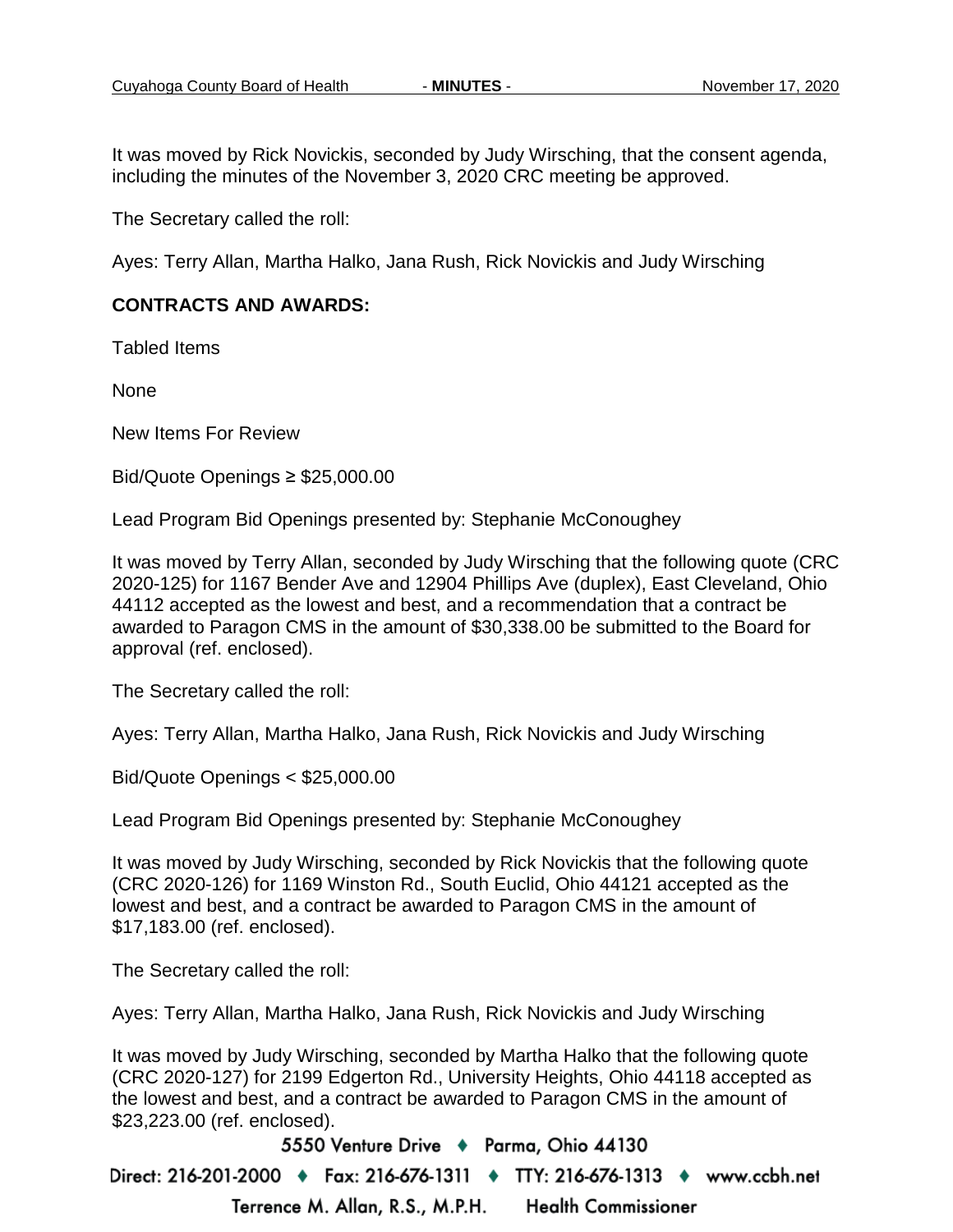The Secretary called the roll:

Ayes: Terry Allan, Martha Halko, Jana Rush, Rick Novickis and Judy Wirsching

It was moved by Terry Allan, seconded by Rick Novickis that the following quote (CRC 2020-128) for 2040 Clarance Ave., Lakewood, Ohio 44107 accepted as the lowest and best, and a contract be awarded to TNT Construction in the amount of \$20,000.00 (ref. enclosed).

The Secretary called the roll:

Ayes: Terry Allan, Martha Halko, Jana Rush, Rick Novickis and Judy Wirsching

Expenditures: Contracts up to \$25,000.00

It was moved by Judy Wirsching, seconded by Martha Halko that the contract (CRC 2020-129) with The Baldwin Group, Inc. from December 1, 2020 through November 30, 2021 in an amount not to exceed \$1,166.84 be approved.

Presented by: Andrew Heffron

Purpose: To provide HDIS software used for CMH charting and billing and historical resource for Immunization clients.

Funding Source: 100% funded through CCBH General Revenue.

The Secretary called the roll:

Ayes: Terry Allan, Martha Halko, Jana Rush, Rick Novickis and Judy Wirsching

It was moved by Judy Wirsching, seconded by Terry Allan that the contract (CRC 2020- 130) with Spokeo from November 17, 2020 through November 16, 2021in an amount not to exceed \$599.40 be approved.

Presented by: Brandy Eaton

Purpose: To provide an on-line search engine to locate information for individuals and their partners who have been reported positive for HIV or Syphilis.

Funding Source: 100% funded through HIV/STI Prevention grant.

The Secretary called the roll:

Ayes: Terry Allan, Martha Halko, Jana Rush, Rick Novickis and Judy Wirsching

5550 Venture Drive + Parma, Ohio 44130 Direct: 216-201-2000 ♦ Fax: 216-676-1311 ♦ TTY: 216-676-1313 ♦ www.ccbh.net Terrence M. Allan, R.S., M.P.H. **Health Commissioner**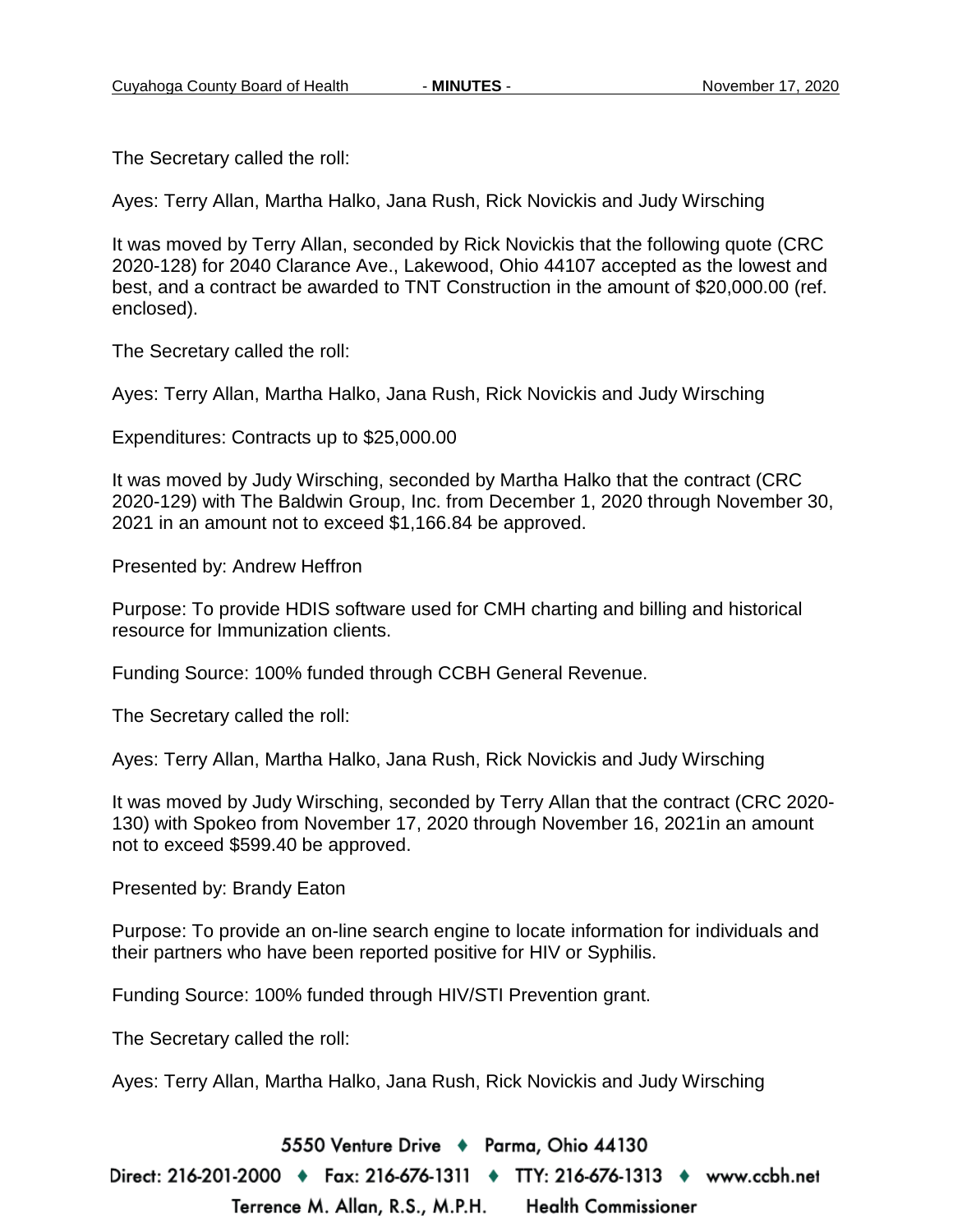It was moved by Terry Allan, seconded by Jana Rush that the contract (CRC 2020-131) with Radio One under the Child Fatality Review (CFR) grant from December 1, 2020 through December 27, 2020in an amount not to exceed \$6,200.00 be approved.

Presented by: Martha Halko

Purpose: To educate the community on the impact of tobacco use on asthma and sleep related deaths.

Funding Source: 100% reimbursable through the FY2021 CFR grant.

The Secretary called the roll:

Ayes: Terry Allan, Martha Halko, Jana Rush, Rick Novickis and Judy Wirsching

Revenue Generating Agreements up to \$25,000.00

None

**Contract Rescissions** 

None

Other Business.

Public Comment - N/A.

Thereupon, it was moved by Judy Wirsching, seconded by Rick Novickis, that the following Motion be adopted:

BE IT RESOLVED that the meeting be adjourned at 1:55 p.m.

The Secretary called the roll:

Ayes: Terry Allan, Martha Halko, Jana Rush, Rick Novickis and Judy Wirsching

Committee Chair

Clerk

5550 Venture Drive + Parma, Ohio 44130 Direct: 216-201-2000 • Fax: 216-676-1311 • TTY: 216-676-1313 • www.ccbh.net Terrence M. Allan, R.S., M.P.H. **Health Commissioner**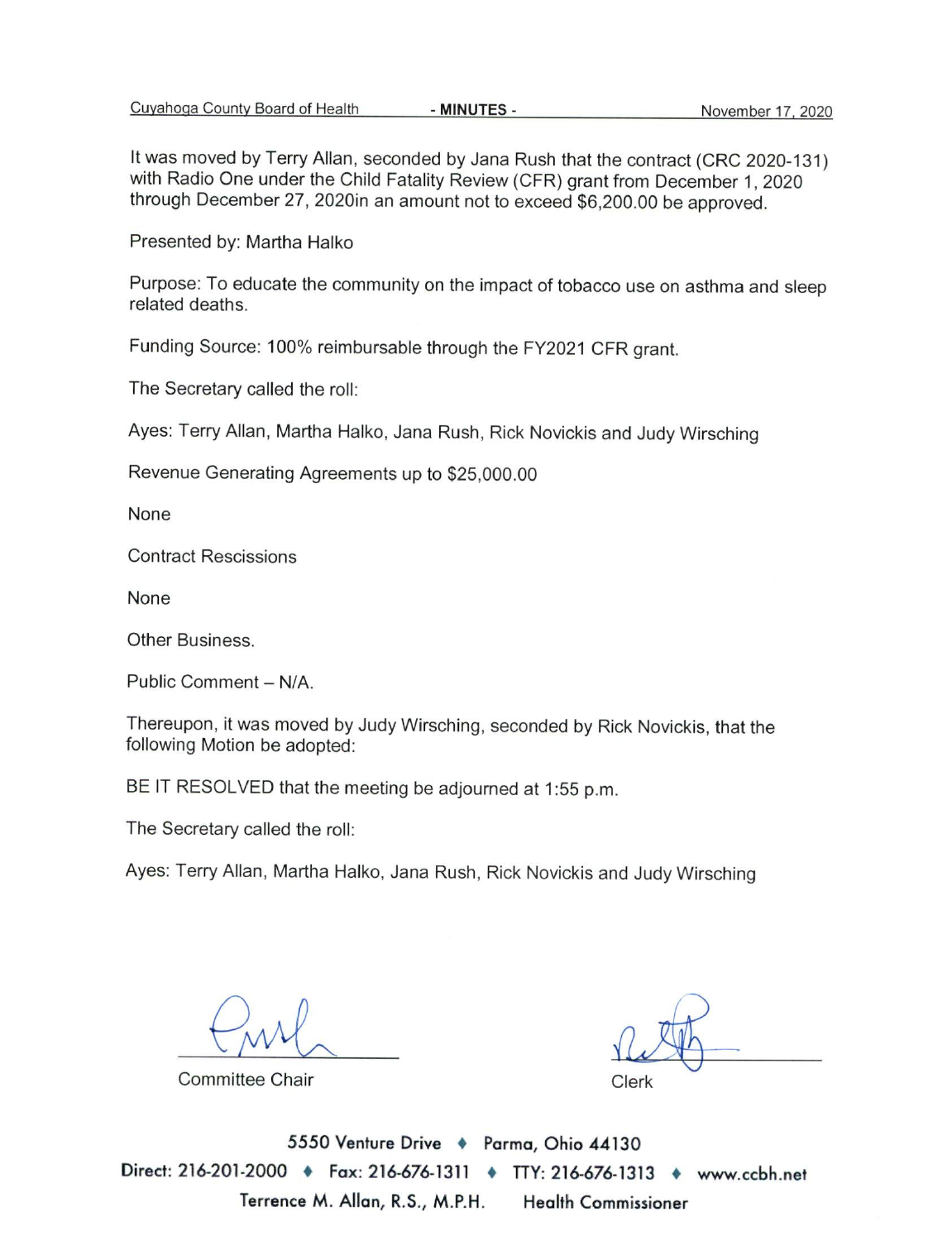# **QUOTE RESULTS**

## **Project Address**

**Name: Address: City,State, Zip:** East Cleveland, OH 44112 **CRC No:** CRC 2020-125 Larry Williams 1167 Bender / 12904 Phillips Ave.

**The following quotes were received and opened:**

| <b>NAME OF CONTRACTOR</b> | <b>QUOTE</b> | <b>LEAD</b> | HH      | <b>MATCH</b> |
|---------------------------|--------------|-------------|---------|--------------|
| American Pinnacle         | \$41,400     | \$31,800    | \$9,600 | \$11,800     |
| <b>GHS</b>                | \$34,850     | \$28,850    | \$6,000 | \$8,850      |
| Paragon CMS               | \$30,338     | \$23,578    | \$6,760 | \$3,578      |
| <b>TNT</b>                | \$32,205     | \$27.475    | \$4,730 | \$7,475      |

**ESTIMATE:** \$30,552.50 \$ 24,032.50 \$ 6,500.00

**Recommended award:** Paragon CMS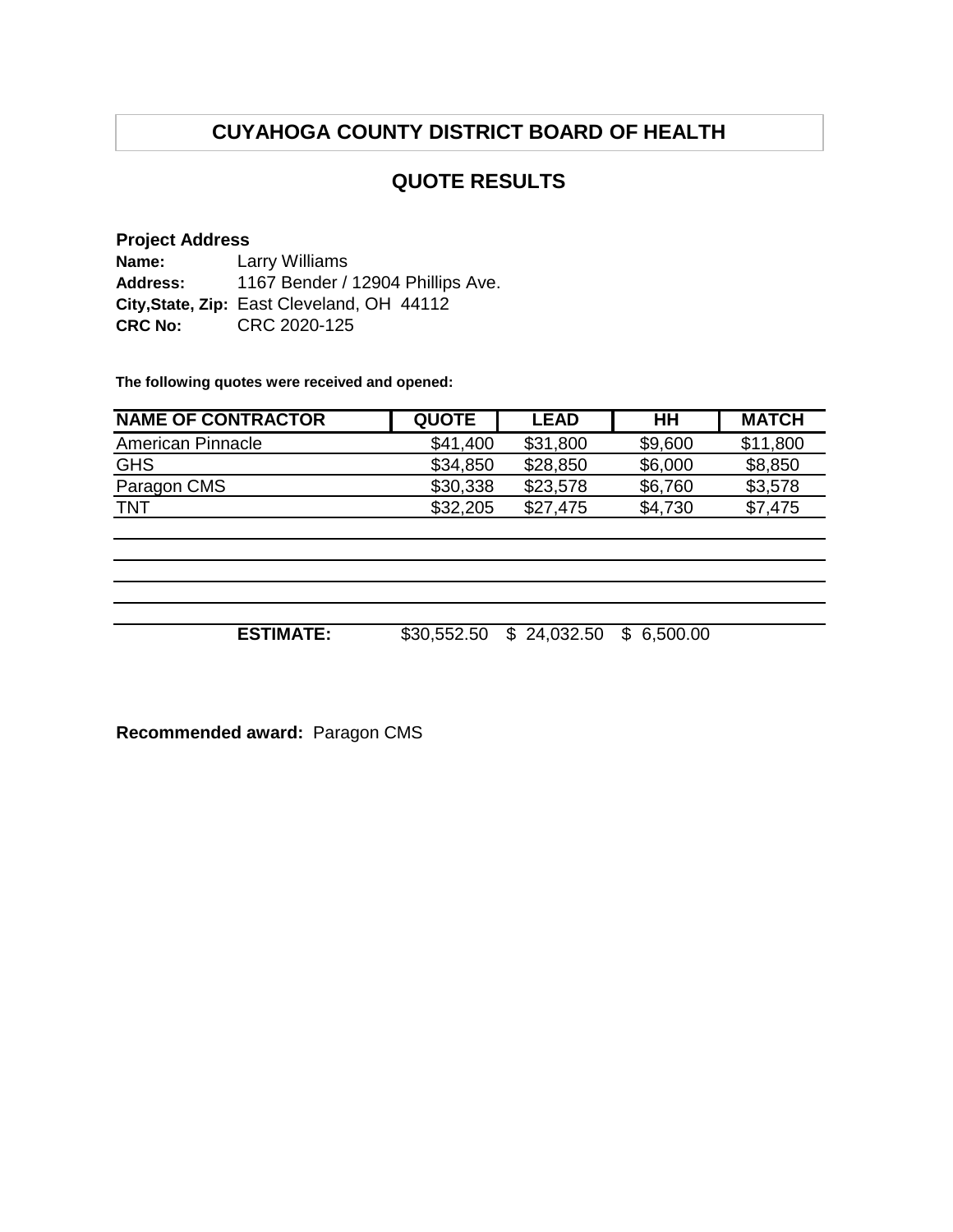## **QUOTE RESULTS**

## **Project Address**

**Name: Address:** City, State, Zip: South Euclid, Ohio 44121 **CRC No:** CRC 2020-126 Melissa Henderson 1169 Winston

**The following quotes were received and opened:**

| <b>NAME OF CONTRACTOR</b> | <b>QUOTE</b> | <b>LEAD</b> | HН      | <b>MATCH</b> |
|---------------------------|--------------|-------------|---------|--------------|
| American Pinnacle         | \$21.750     | \$14,550    | \$7,200 | \$6,550      |
| <b>GHS</b>                | \$19,700     | \$16,000    | \$3,700 | \$8,000      |
| Paragon CMS               | \$17,183     | \$13,853    | \$3,330 | \$5,853      |
| <b>TNT</b>                | \$19.350     | \$14.250    | \$5,100 | \$6,250      |

**ESTIMATE:** \$16,805.00 \$ 13,330.00 \$ 3,475.00

**Recommended award:** Paragon CMS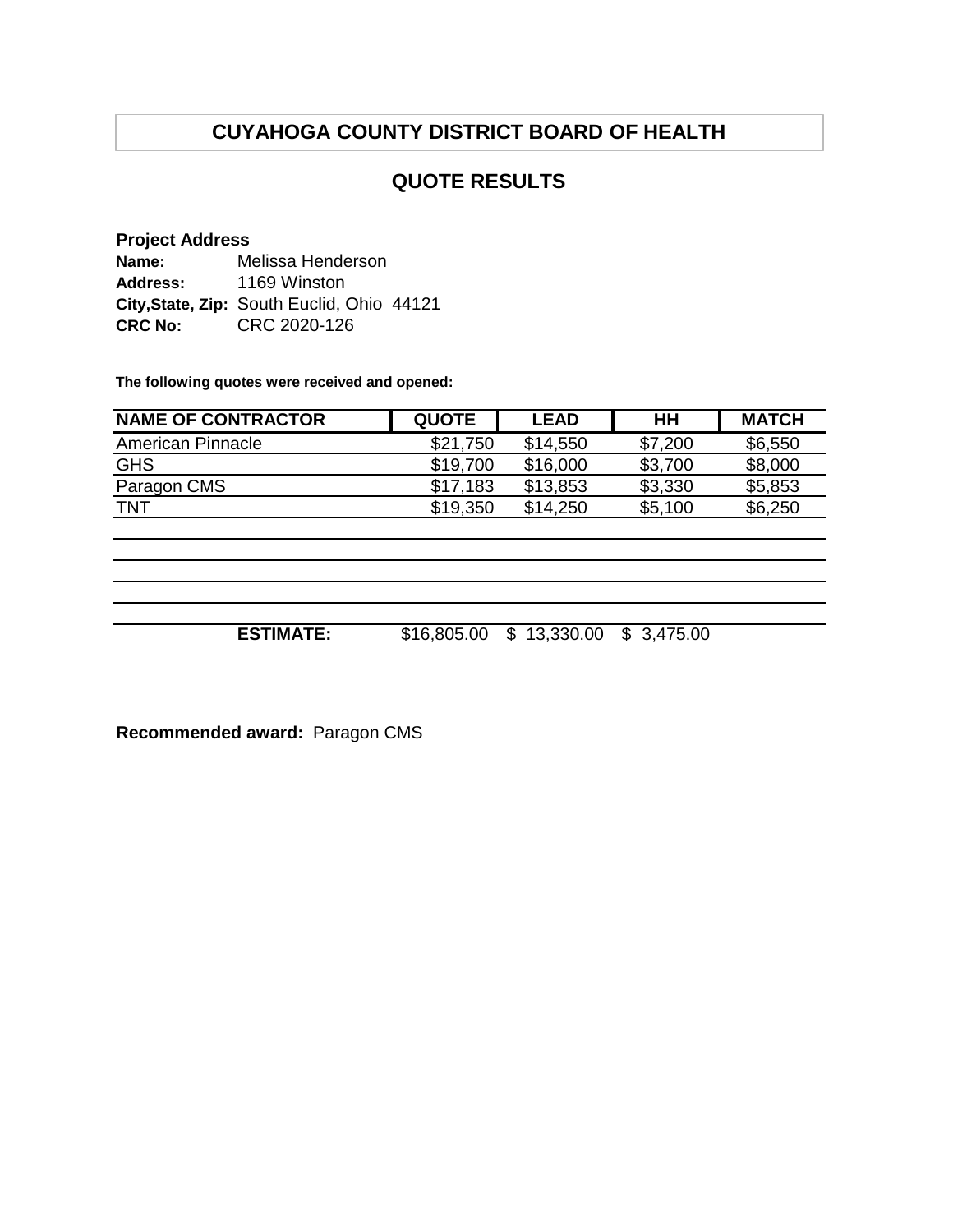## **QUOTE RESULTS**

## **Project Address**

| Name:          | <b>Robert Sluss</b>                         |
|----------------|---------------------------------------------|
| Address:       | 2199 Edgerton Rd.                           |
|                | City, State, Zip: University Hts., OH 44118 |
| <b>CRC No:</b> | CRC 2020-127                                |

**The following quotes were received and opened:**

| <b>NAME OF CONTRACTOR</b> | <b>QUOTE</b> | <b>LEAD</b> | HH      | <b>MATCH</b> |
|---------------------------|--------------|-------------|---------|--------------|
| <b>GHS</b>                | \$30,650     | \$30,100    | \$550   | \$20,100     |
| Paragon                   | \$23,223     | \$21,918    | \$1,305 | \$11,918     |
| <b>TNT</b>                | \$27,525     | \$26,225    | \$1,300 | \$16,225     |

**ESTIMATE:** \$30,552.50 \$24,032.50 \$6,500.00

**Recommended award:** Paragon CMS